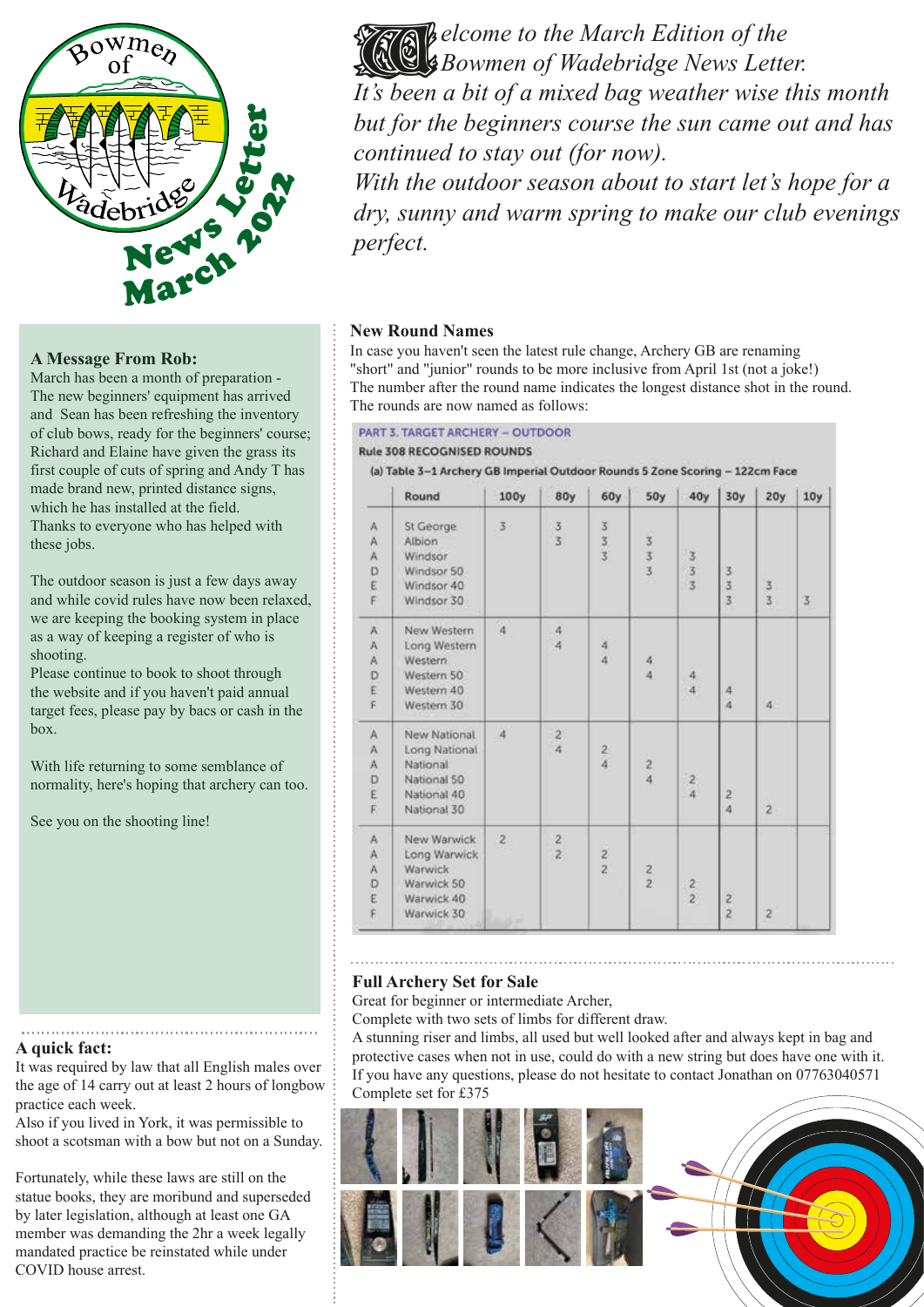## **Vice-chairman Update from Simon:**

As some you may know Noah recently responded to a request for archers all over the country to become an ambassador for Archery GB. The process isn't very clear but having completed the induction day's training on Sunday the 20th we are now waiting to hear if he has been successful in his application. The brief is to support not just our club but clubs all around the county and region. It is hoped that through the programme Archery GB can encourage more members having seem a huge attrition rate through Covid and a reticence to return since. Fundamentally they are really keen to encourage youth members to join clubs and Noah will be tasked with running Q&As at schools and other facilities around the local area as well as continuing to help at have a go's and beginners sessions.

As ever we will keep you updated

# **Communications from Andy:**

Hello all. Spring is on it way. Let's hope for some good weather for our club evenings at Colquite.

I apologise this month for the lack of updates. This really annoying thing known as work has reared its ugly head and has taken up far too much of my time.

I will hopefully be able to manage my time a bit better next month and keep on top of the news updates as I get them.

With the outdoor season starting I am hoping to organise at least one different round to shoot a month. It's been a long time since we shot the St. Nicholas and we just couldn't find the right weekend for the American with the weather.

Keep an eye on your emails as well as the Club Members Facebook page for updates as soon as I get them.

If there is anything you would like to add for future editions please contact me at **andy@mdgfx.co.uk.**

Please can I have the details by 20th April.

## **Records update from John.**

Congratulations to

Saffron Knowles, Ladies Under 14 Recurve, for Portsmouth & Recurve Chloe Scott, Ladies Under 16 Compound, for Portsmouth & Frostbite and Paul Ching Barebow Frostbite.

We had some great reuslts in February for the DCAS and Shelby leagues. **DCAS Portsmouth:**

Recurve A 3rd, Recurve B 2nd, Compound 1st, Longbow 3rd, Junior 1st.

#### **DCAS Frostbite:**

Senior A 2nd, Senior B 1st, Longbow 1st, Junior 1st.

#### **Selby Portsmouth:**

Recurve A 3rd, Recurve B 1st, Compound 2nd, Longbow A 1st, Longbow B 4th.

#### **Selby Frostbite:**

Recurve A 2nd, Recurve B 3rd, Compound 1st, Longbow A 1st, Longbow B 1st.

# **News from Sean our Training Officer**

Well so much for the fifteen confirmed beginners - ten came and I did get emails from two who had to defer, as for the others, I really do wonder why they were so keen but having been sent the pre-course reading and possibly realising it was harder than they anticipated the least they could have done was get in touch and say they would not come - I guess common courtesy is a thing of the past.

Anyway, of those that began on the 20th so far so good, a couple showing promise immediately. A big thank you to all who assisted.

With the potential for new members from early April now is the time for any of you with kit that is serviceable but no longer wanted/needed to decide whether to offer it - at realistic prices - to anyone wishing to buy equipment but maybe not ready to commit to brand-new items. So have a good look at what you have and list it on an email to me so I can advise the new folk what is available and from whom.

Now, an apology - I referred to Bob's 'niece' Maisy when in fact she is his grand-daughter. I knew that! Must be going senile. Sorry Maisy!

The new kit is in place, some used already for the beginners, and for anyone who's interested we have re-numbered all of the bows, new labels attached to risers and limbs. As for arrows - well, the least said about those the better, but we will be carrying out some maintenance over the summer season and if any member wishes to hone his or her fletching and arrow straightening skills we're considering a few 'equipment upkeep' training sessions - will advise more on this topic, hopefully next month.

In the meantime we are hoping to get a 'have-a-go' or two arranged to both publicise the club and raise some more funds, and we have a scout session booked for April - thanks to those who have already volunteered to assist.